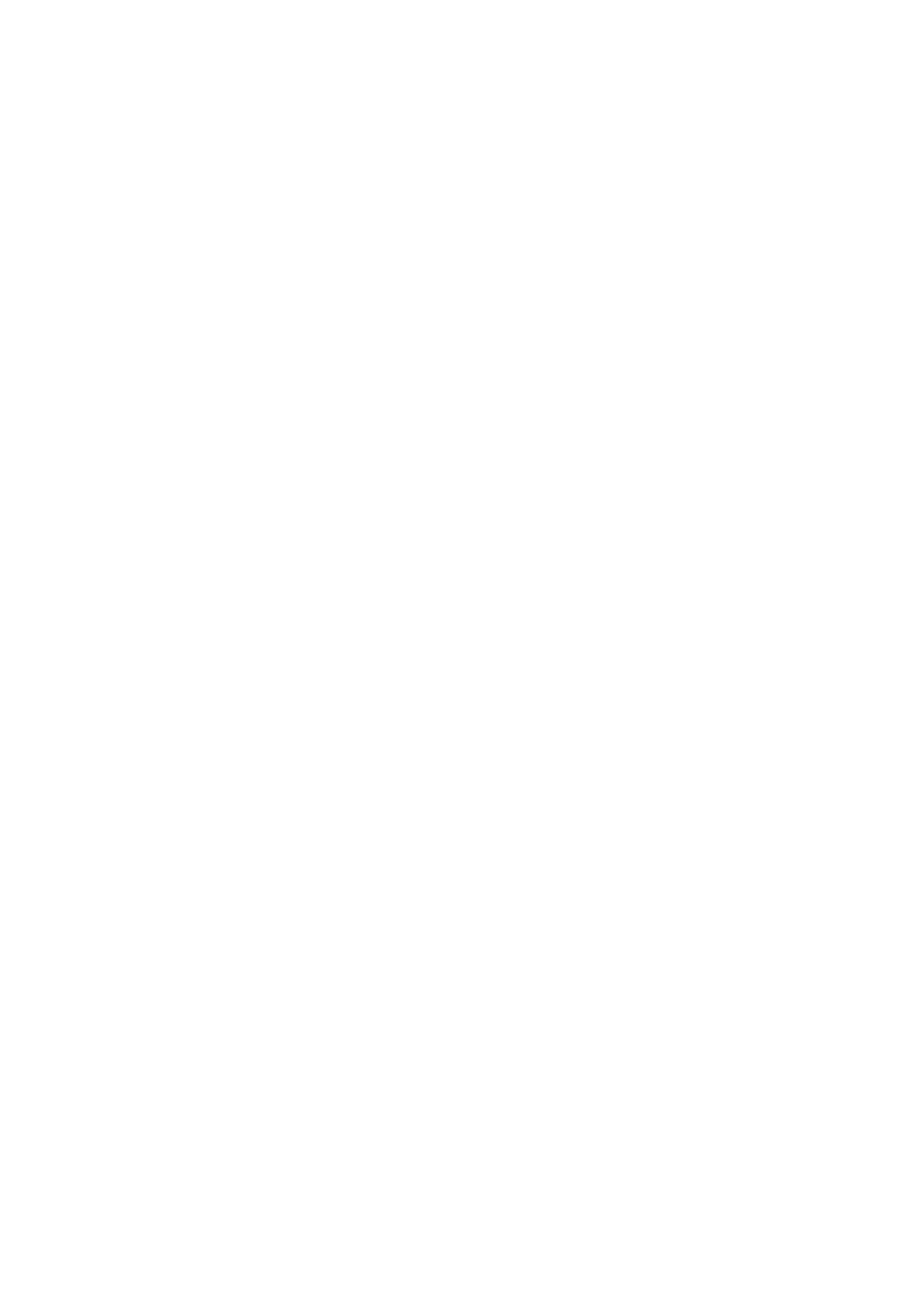# **Table of contents**

- **1.** Introduction.
- **2.** Objective.
- **3.** Organisation and methods.
- **4.** Participation.
- **5.** Studies.
	- **1.** Completed analyses.
		- **5.1.1.** Uterine rupture.
		- **5.1.2.** Peripartum hysterectomy and/or embolization.
	- **2.** Completed studies.
		- **5.2.1.** Eclampsia.
	- **3.** Studies in progress.
		- **5.3.1.** Pulmonary embolism.
		- **5.3.2.** Spontaneous hemoperitoneum in pregnancy (SHiP).
	- **4.** Future studies.
		- **5.4.1.** Anaphylaxis in pregnancy.
		- **5.4.2.** Maternal mortality.
- **6.** INOSS.
- **7.** Presentations and publications.
	- **1.** Presentations.
	- **2.** Publications.
	- **3.** Expected publications.
- **8.** Acknowledgements.
- **9.** Annex.
	- **1.** A nationwide population-based cohort study of uterine rupture in Belgium: results of the Belgian Obstetric Surveillance system.
	- **2.** Peripartum hysterectomy and arterial embolisation in Belgium. Marine Guisset. Presentatie VVOG – Assistentendag 19-3-2016.
	- **3.** Antenatale longembolie in België. Annejo Huybrechts. Presentatie VVOG Assistentendag 19-03-2016. "Prijs voor beste presentatie".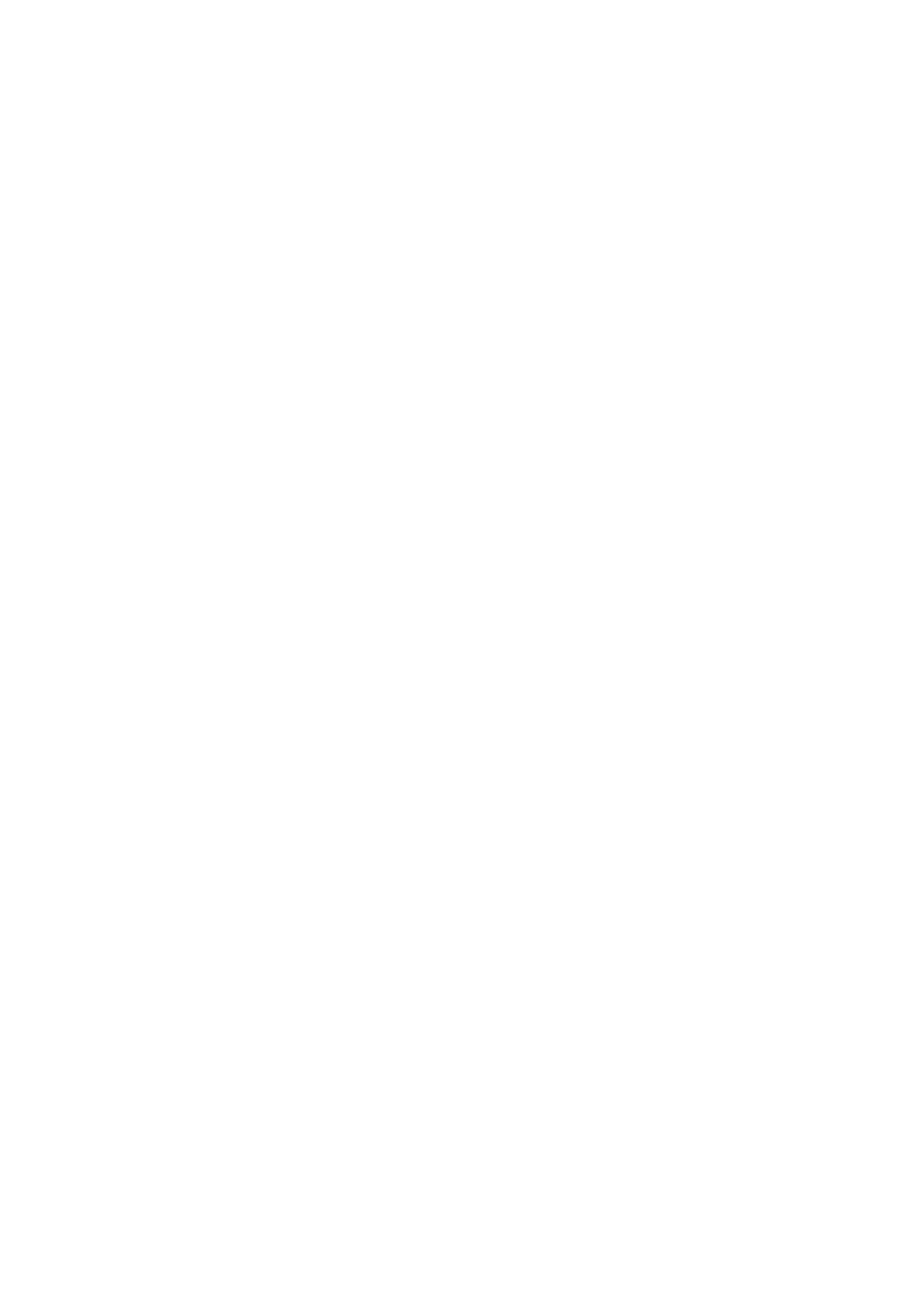### **1. Introduction.**

In obstetric medicine we know several diseases and complications that correspond to the European Union definition of rare diseases: 'Life-threatening diseases which are of such low prevalence, fewer than 1 in 2000 patients, that special combined efforts are needed to address them'. 'The lack of specific health policies for rare diseases and the scarcity of the expertise translate into delayed diagnosis and difficult access to care' (*Communication on rare diseases: Europe's challenges*).

Unfortunately rare obstetric diseases are not specifically listed as one of the important categories of conditions in the rare diseases consultation. Realizing that at least 2% of all females are pregnant at any given time, hence many millions of women will face the potential risk of obstetric complications, this should be considered as a meaningful misjudgment. Many of these obstetric complications cannot be anticipated by risk factors or tests. Obstetricians will be challenged by these complications at the most a few times along their clinical career, therefore individual expertise is scarce. Rare obstetric diseases are under-researched: there is no rigorous evidence on incidence, risk factors and pathophysiology and we lack evidencebased guidelines on prevention and management .

*(http://ec.europa.eu/health/ph\_threats/non\_com/docs/R260\_en.pdf*)

It is challenging to investigate rare diseases and severe complications to find robust evidence as basis for guidelines. Several difficulties preclude conducting studies on severe complications: firstly these conditions usually occur in emergency situations, making it difficult to obtain consent for participation in randomized controlled trials of different management techniques. Moreover emergency situations usually lead to limitations of documentation, resulting in information bias when conducting retrospective studies. Secondly due to the rarity of these conditions it is difficult to obtain a sufficient number of cases to undertake adequately powered studies without conducting them over a long period of time. The validity of studies may be called into question by changes in management over the lengthy period of the study. Thereby, the small case numbers may restrict the ability of studies to investigate variations in management practice. Additionally, studies using routine data on births, hospitalizations or insurance claims often raise concerns around the quality of the data and the validity of the cases identified. Routine data also have limitations in the level of detail collected. (*The international network of obstetric survey systems (INOSS): benefits of multi-country studies of severe and uncommon maternal morbidities. M Knight.)*

The United Kingdom was a pioneer when developing the UK Obstetric Surveillance System (UKOSS) in 2006, a nationwide survey to identify and study 'near-miss' events and rare diseases of pregnancy. Collaboration of all maternities nationwide to collect data enables identification of a relatively small number of women. This allows to conduct descriptive epidemiologic studies, case-control and parallel cohort studies. Gathering experience and knowledge on incidence, risk factors, pathophysiology and management results in better understanding, better patient information and care by practical improvements in prevention and treatment of these uncommon conditions. Since initiation in 2006 UKOSS has completed and published around two dozen studies (https://www.npeu.ox.ac.uk/ukoss/completed-surveillances).

Similar surveillance systems have been set up in other countries and the International Network of Obstetric Surveillance Systems (INOSS) has been constituted in July 2010. Current member countries of INOSS include Australia, Austria, Belgium, Denmark, Finland, France, Germany,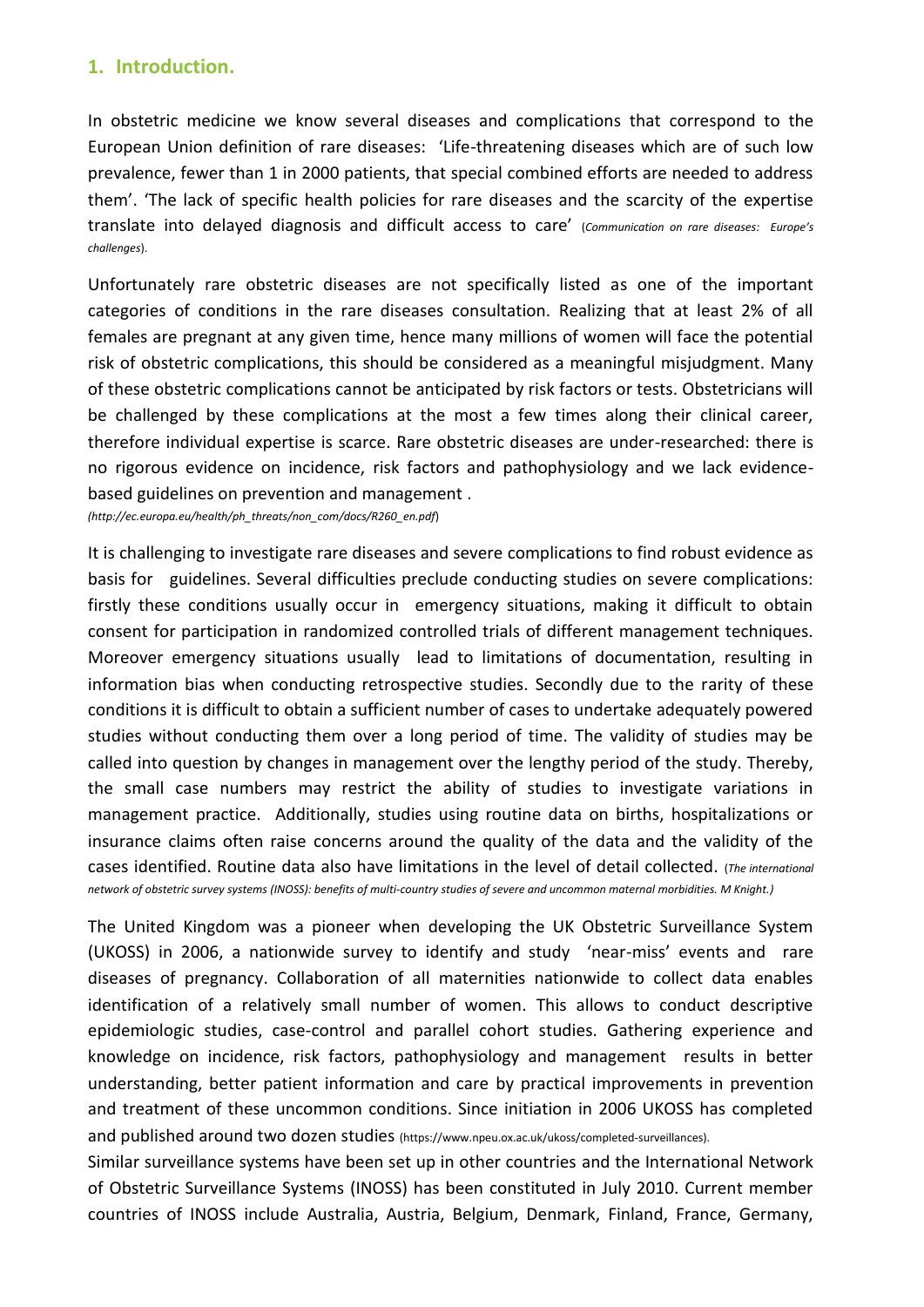Iceland, Italy, the Netherlands, New Zealand, Norway, Portugal, Slovakia, Spain, Sweden and the United Kingdom. The mission of INOSS is to co-operate, share information and enable cross-national comparisons and analyses (https://www.npeu.ox.ac.uk/inoss).

The Belgian Obstetric Surveillance System, B.OSS, supported by the College of Mother and Newborn, has been constituted in 2011 and started registering in the whole of Belgium from January 2012. Meanwhile, the registration and evaluation of rare complications in pregnancy has become a widely accepted practice in Belgium. Belgian gynaecologists are keen to receive advice based on own data, because practice in Belgium and certainly the organization of medical care do differ from that used in neighbouring countries. Whereas Peristat (http://www.europeristat.com) develops valid and reliable indicators that can be used for monitoring and evaluating perinatal health in the EU, the purpose of B.OSS in Belgium and of INOSS internationally is trying to analyse and explain the figures that are obtained and to establish the best possible treatment to avoid (maternal) deaths.

# **2. Objective.**

The purpose of B.OSS is to achieve a registry and a surveillance of rare maternal complications of pregnancy in Belgium: to bring together expertise on the knowledge and the management of these conditions, so that in the future pregnant women with a rare complication of pregnancy could benefit through better information on the condition and the outcome of the condition.

Aim is to conduct descriptive epidemiological studies on rare obstetric disorders based on data collected by B.OSS: to define prevalence in Belgium and identify risk-factors, to describe and evaluate management and compare with international studies and guideline. Secondary objectives are to formulate recommendations for prevention: primary prevention (based on risk-factors) and secondary prevention (based on management and substandard care) and to formulate national guidelines.

The Belgian Health Care Knowledge Centre (KCE), commissioned by the Federal Ministry of Health in Belgium, provides a Health System Performance Assessment on a 3-yearly basis, therefore investigating parameters of quality of care. Whereas KCE particularly has to rely on preventive medicine and to administrative accessibility of medical care, reports produced by B.OSS can provide realistic information on obstetric care in Belgium.

Aim is a high quality performance of the Belgian Obstetric Surveillance System (B.OSS) to be a respectable partner of INOSS, capable to co-operate and compare with other international obstetric surveillance systems.

# **3. Organisation and methods.**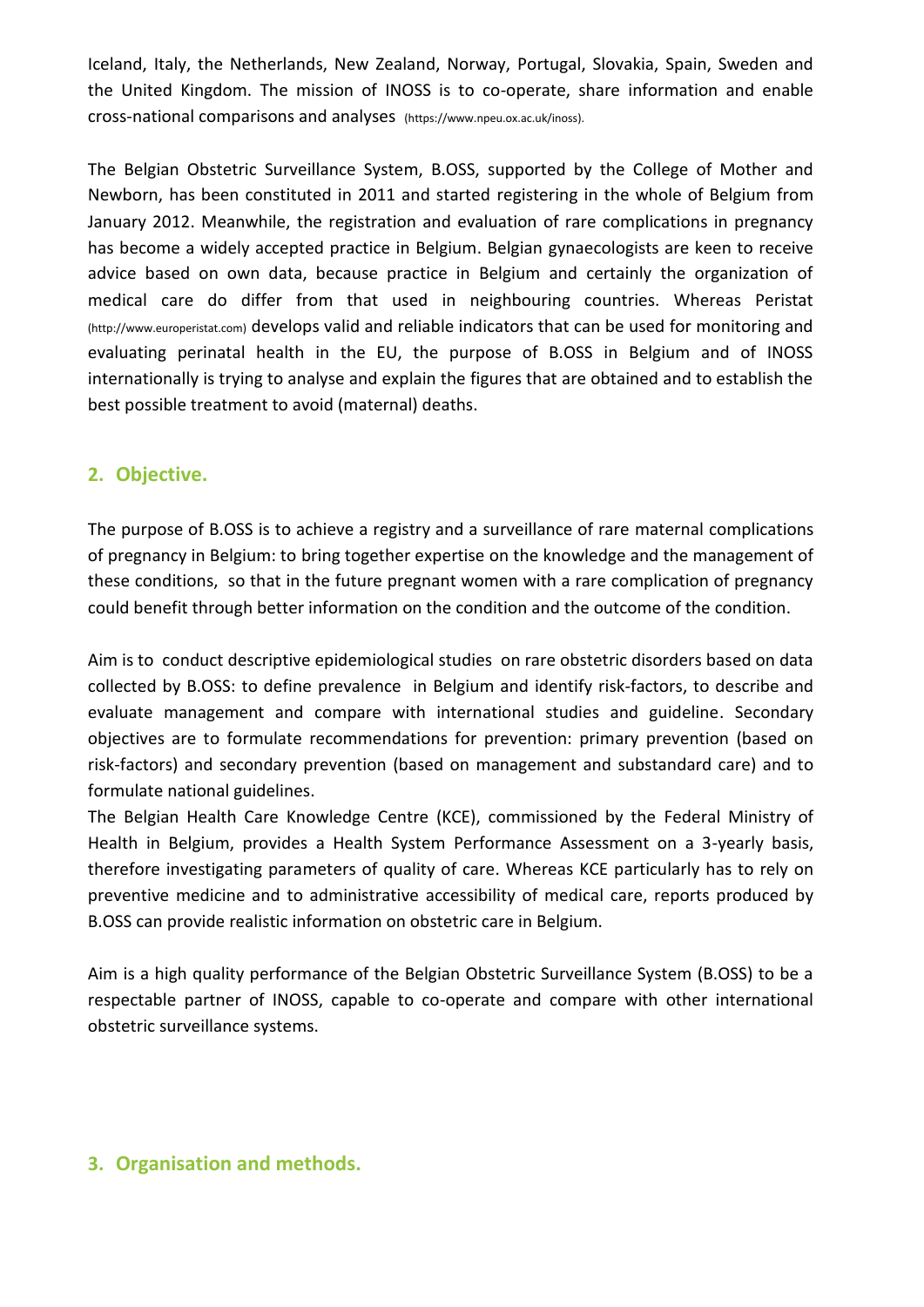### **Coordination.**

The Belgian Obstetric Surveillance System, briefly called ''B.OSS'' (="Belgian Obstetric Surveillance System) has been constituted in 2011 and registration in the whole of Belgium was established as from January 1ste, 2012. B.OSS is conducted by two teams**.** One team responsible for maternities in Wallonia and Brussels (except for the VUB), coordinated by le Centre d'Épidémiologie Périnatale (CEpiP), another team responsible for maternities in Flanders, including the VUB Brussels, coordinated by two principal investigators: Prof Hanssens (University Hospital Leuven) and Griet Vandenberghe (University Hospital Ghent). The teams cooperate and regularly meet to update on their progress and to discuss difficulties.

### **Ethics approval.**

At initiation, the collection of patient information by B.OSS has been approved formally by the Medical Ethics Committee of the University Hospital Ghent (EC UZG 2012/734; B670201215359) and by the Medical Ethics Committee of the University Hospital Brussels (EC ULB 2012/111; B406201213660). Informed consent of the women is not required, provided the women have been informed by their gynaecologists by means of an information letter, enabling them to opt-out of the system.

The ethical approval by the Medical Ethics Committee of the University Hospital Ghent has been renewed in 2015 (EC UZG 2015/470) enabling the continuation of B.OSS with future studies.

### **Methods.**

B.OSS has adopted the methodology for case reporting of severe obstetric morbidity developed by the UKOSS. Briefly, an appointed contactperson (OB/GYN, senior-midwife or secretary) in each participating maternity unit is invited by monthly mailing to report a selected number of rare obstetric complications that may have occurred in the preceding month. In the event a case was reported in reply, the contact person is asked to complete an extensive data collection form. Confidentiality is guaranteed for patient, provider and hospital; person-identifiable information is eliminated from data-analysis. In case of incomplete reporting, the appointed contact person is encouraged repeatedly by email and phone to provide missing data, up to six months following the period of case reporting.

Initially, data on reported cases were obtained through the use of a standardized form, filled out electronically or on hard copy according to preference of the local responsable. **Web-based data-collection** was gradually introduced following the launch of the B.OSS website (www.boss.be) in August 2013, facilitating monthly reporting and completion of data collection forms online. Standardized forms filled out until August 2013 have been entered manually into the website forms, independently by the two teams of investigators to assure quality of data entry. Collected data of completed online data collection forms are coded and exported as a commaseparated values file.

# **Registered variables**.

Data collection forms question maternal characteristics, medical history and obstetrical history, details on the index pregnancy, circumstances of the event, the management and the outcome for mother and infant.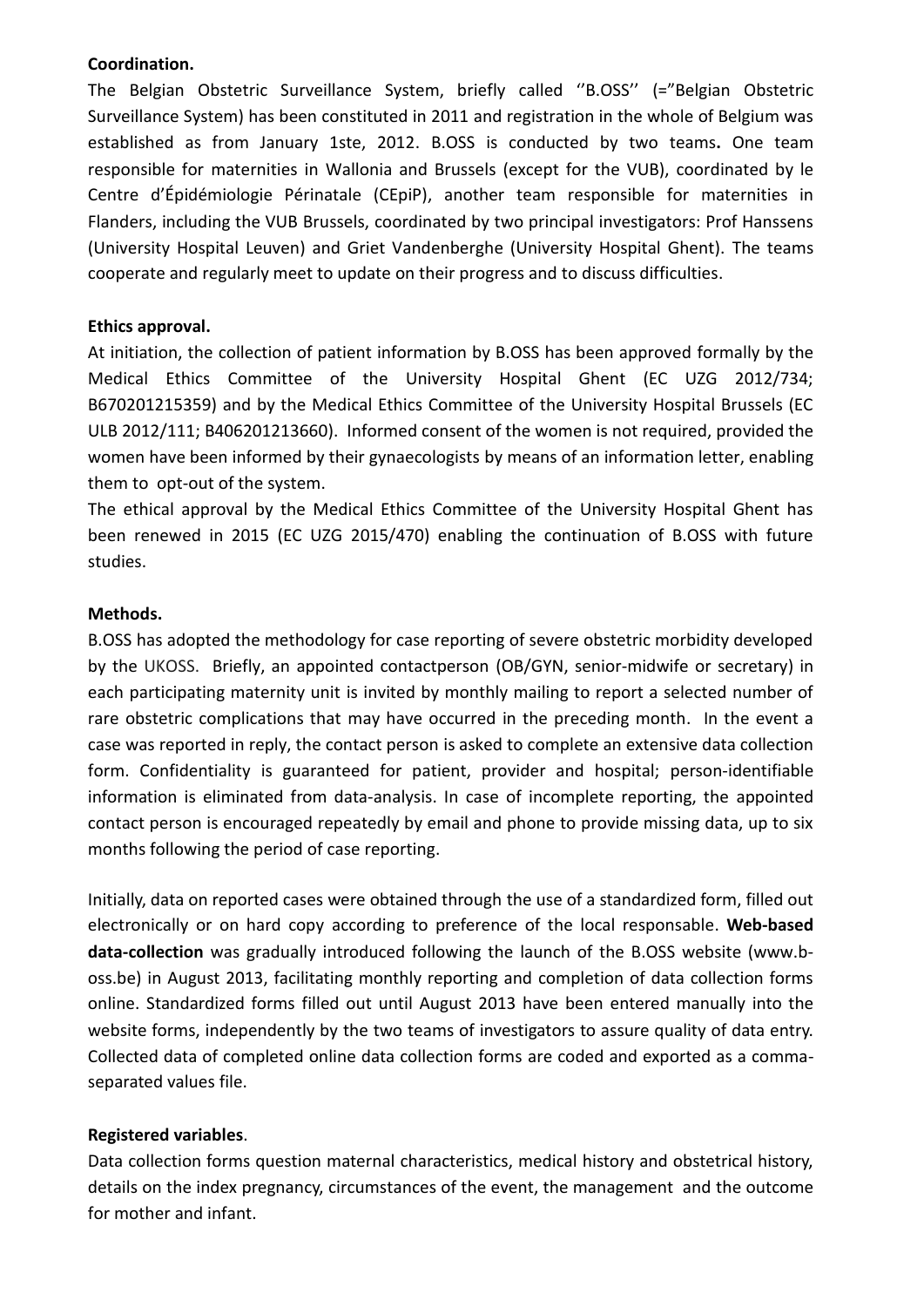| Period                                                                                                                    |
|---------------------------------------------------------------------------------------------------------------------------|
| 2015-09                                                                                                                   |
| Format: 2016-01                                                                                                           |
|                                                                                                                           |
| in No case for this period                                                                                                |
| Antenatal Pulmonary Embolism                                                                                              |
|                                                                                                                           |
| Please fill in a Hospital Case Number, e.i. a code or number that enables you to recall this patient at a later stage but |
| quarantees the patients anonymity.                                                                                        |
| Spontaneous hemoperitoneum in pregnancy                                                                                   |
|                                                                                                                           |
|                                                                                                                           |
| Please fill in a Hospital Case Number, e.i. a code or number that enables you to recall this patient at a later stage but |
| guarantees the patients anonymity. You can fill in the data for this case on https://www.survey-xact.dk/LinkCollector?    |
| key=DRT1L5U81P96                                                                                                          |
|                                                                                                                           |
| <b>Status</b>                                                                                                             |
| Complete<br>$\overline{\phantom{a}}$                                                                                      |
|                                                                                                                           |

Figure 1 – Monthly case reporting form on www.b-oss.be.

# **4. Participation.**

 $\checkmark$  Number of participating centers :

At the beginning in 2012, **97.3 %** (110/113) of the belgian maternities formally agreed to participate in B.OSS: 2 centers have refused explicitely and 1 center never replied.

The number of participating centers has dropped to 107 (situation in January 2014) as a result of merging and closure of centers, and further dropped to 106 (situation in December 2015) due to another merge of two centers.

**97.2%** (104/107) of the participating maternities have reported at least once during current study period (2014-2015) (i.e. they completed and returned at least one reporting form)

**88.7%** (95/107) of the participating maternities have logged in to the website [www.b-oss.be](http://www.b-oss.be/) since launch in August 2013. **76.67%** (82/107) of the participating maternities have used the website [www.b-oss.be](http://www.b-oss.be/) for reporting on a regular basis.

 $\checkmark$  The overall case reporting response rate for Belgium is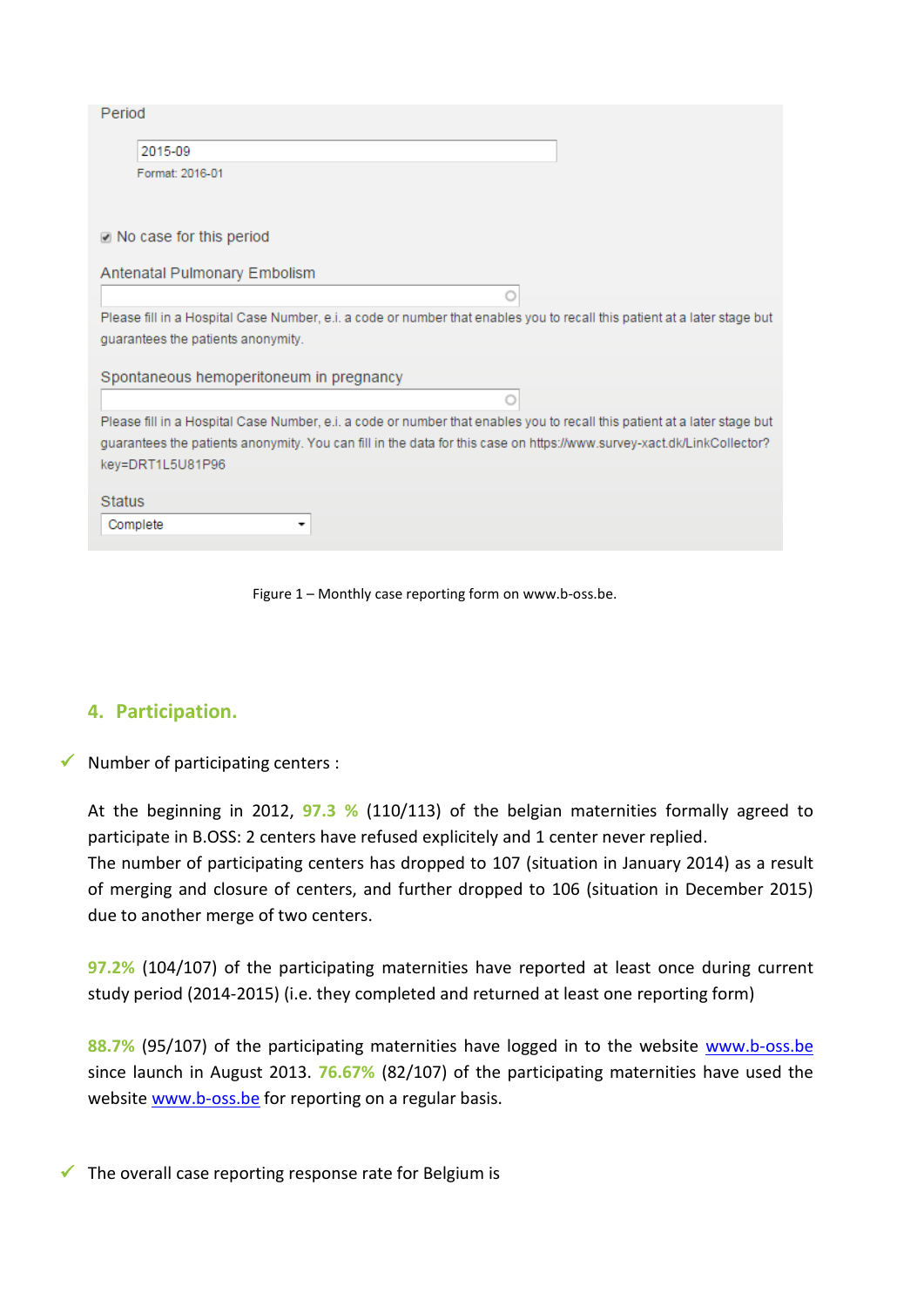- 95.9% (1232 of 1284 reporting forms that were sent have been completed and returned) between January and December **2014**)
- **86.4%** (1108 of 1282 reporting forms) between January and December **2015.**

Compared to the excellent response rate achieved at the beginning of the study (2012-2013) **98.9%**, the drop in response rate is undeniable. Importantly, a number of large maternities counting for a high number of deliveries are among the centers that have stopped reporting. None of these centers have officially refused further participation in the B.OSS study.

The communication and publication of the results of the first three completed studies, expected to occur in 2016, can be a manner to convince maternities of the utility of their participation in the Belgian Obstetric Surveillance System leading to their re-recruitment for further participation.



Figure 2 – Monthly response rate in % of all Belgian maternity centers.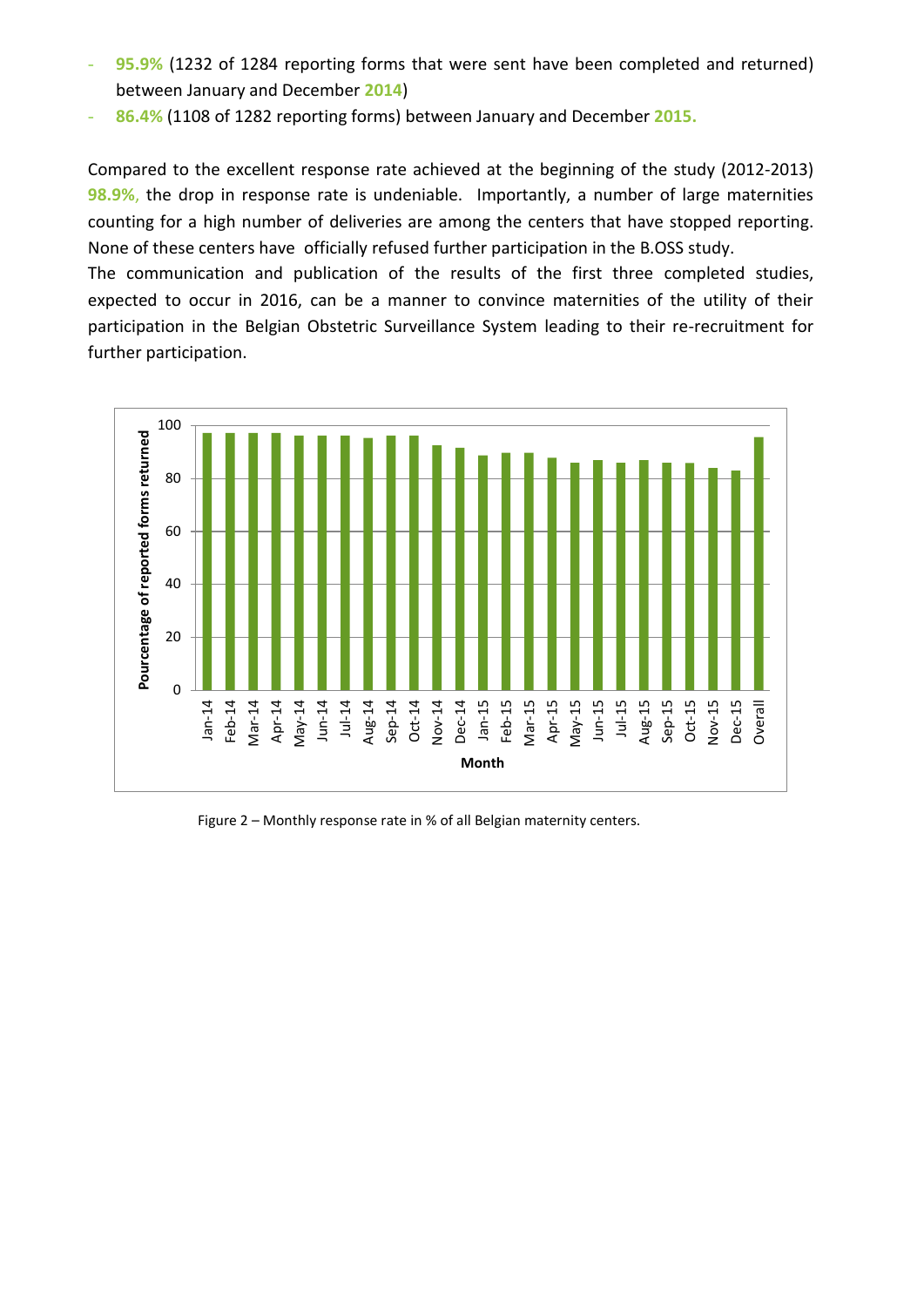# **5. Studies**

# **1. Completed analyses.**

# **5.1.1. Uterine rupture**

### *Surveillance period*

January 2012 – December 2013

# *Accepted for publication in the BMJ Open, February 2016.*

### *See full manuscript in Annex 1.*

A nationwide population-based cohort study of uterine rupture in Belgium: results of the Belgian Obstetric Surveillance system.

### **Abstract**

### **Objectives:**

We aimed to assess the prevalence of uterine rupture in Belgium and to evaluate risk factors, management and outcomes for mother and child.

### **Design:**

Nationwide population-based prospective cohort study.

### **Setting:**

Emergency obstetric care. Participation of 97% of maternity units covering 98.6% of the deliveries in Belgium.

### **Participants:**

All women with uterine rupture in Belgium between January 2012 and December 2013. Eight women were excluded because data collection forms were not returned.

### **Results:**

Data on 90 cases of confirmed uterine rupture were obtained, of which 73 had a previous caesarean delivery, representing an estimated prevalence of 3.6 (95%CI 2.9-4.4) per 10 000 deliveries overall and of 27 (95%CI 21-33) and 0.7 (95%CI 0.4-1.2) per 10 000 deliveries in women with and without previous caesarean delivery, respectively. Rupture occurred during trial of labour after caesarean section (TOLAC) in 57 women (81.4%, 95%CI 68-88), with a high rate of augmented (38.5%) and induced (29.8%) labour. All patients who underwent induction of labour had an unfavourable cervix at start of induction (Bishop Score ≤7 in 100%). Other uterine surgery was reported in the history of 22 cases (24%, 95% CI 17-34), including 1 case of myomectomy, 3 cases of salpingectomy and 2 cases of hysteroscopic resection of a uterine septum. Fourteen cases ruptured in the absence of labour (15.6%, 95%CI 9.5-24.7). No mothers have died, 8 required hysterectomy (8.9%, 95%CI 4.6-16.6). There were 10 perinatal deaths (perinatal mortality rate 117/1000 births, 95%CI 60-203) and perinatal asphyxia was observed in 29 infants (34.5%, 95%CI 25.2-45.1).

# **Conclusion:**

The prevalence of uterine rupture in Belgium is similar to that in other Western countries. There is scope for improvement through the implementation of nationally adopted guidelines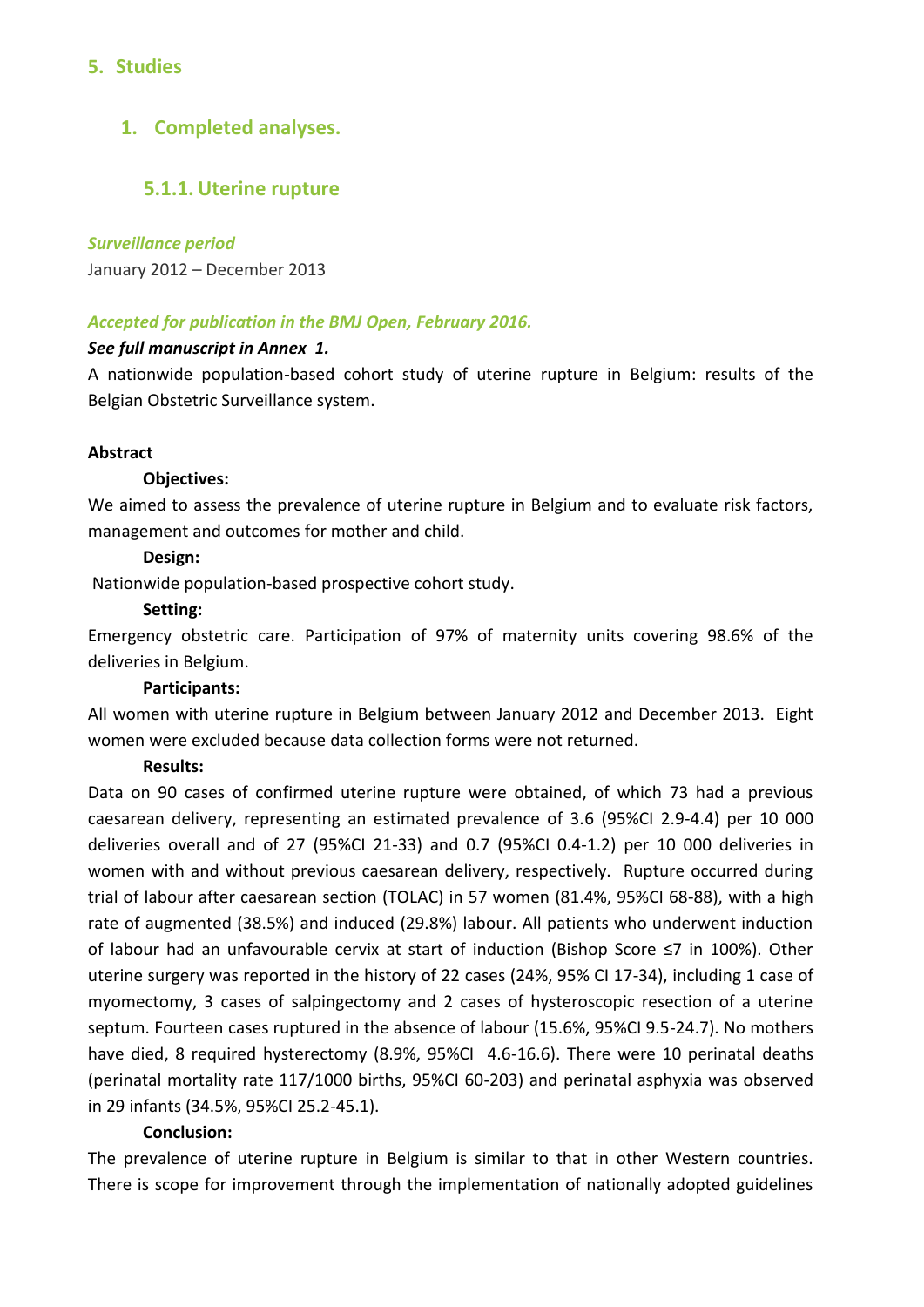on TOLAC, to prevent from unsafe procedures and therefore reduce avoidable morbidity and mortality.

# **5.1.2. Peripartum hysterectomy and/or embolisation**

### *Definition*

Any woman giving birth to a fetus or an infant and undergoing a **hysterectomy** and / or a **embolisation of the uterine arteries** in the same clinical episode.

### *Surveillance period*

January 2012 – December 2013

### *Interim results*

# *See Presentation 'VVOG – Assistentendag – 19 maart 2016, by Marine Guisset' in Annex 2.*

From January 2012 to December 2013 168 confirmed cases were documented. Eightteen more reported cases needed to be excluded because of lacking data collection forms. Seven women who underwent a hysterectomy (n=4) or embolisation (n=3) within the first 6 weeks following discharge from maternity were excluded from this analysis. Reason for the intervention was infection in one of these excluded cases and was postpartum haemorrhage in all the remaining cases. The corresponding prevalence in Belgium is estimated at 6.7 (95% CI 5.8-7.8) per 10 000 deliveries.

We analysed the data of 161 confirmed cases that underwent hysterectomy and/or embolization because of early postpartum haemorrhage. One mother died, case fatality rate 0.6% (95%CI 0.1-3.4). Hysterectomy was performed in 81 women (prevalence 3.2/10000, 95%CI 2.5-3.9), arterial embolization was performed in 98 women (prevalence 3.8/10000, 95%CI 3.1- 4.7). Sixteen women underwent hysterectomy after embolization and 3 women underwent embolization after hysterectomy. Another seven women who underwent a hysterectomy (n=4) or embolisation (n=3) within the first 6 weeks following discharge from maternity were excluded from this analysis. Caesarean delivery (RR 2.8 95%CI 2.4-3.1) and previous caesarean delivery (RR 3.5 95%CI 2.8-4.2) were significant risk factors. The most important causes of the major haemorrhage leading to hysterectomy or embolization are presented in the table below. Hysterectomy was associated with uterine rupture and abnormal placentation, while women with placental remnants or retention and women with genital tract lacerations were more likely to be managed successfully with embolization.

| <b>Cause of haemorrhage</b> | <b>Number of women</b> |                     | <b>RR (95% CI)</b>  |                        |
|-----------------------------|------------------------|---------------------|---------------------|------------------------|
|                             | <b>Total</b>           | <b>Hysterectomy</b> | <b>Embolization</b> | <b>H</b> only versus E |
|                             | $N = 161$              | only                | only                | only                   |
|                             | $N,$ %                 | $N=62$              | $N = 80$            | per cause              |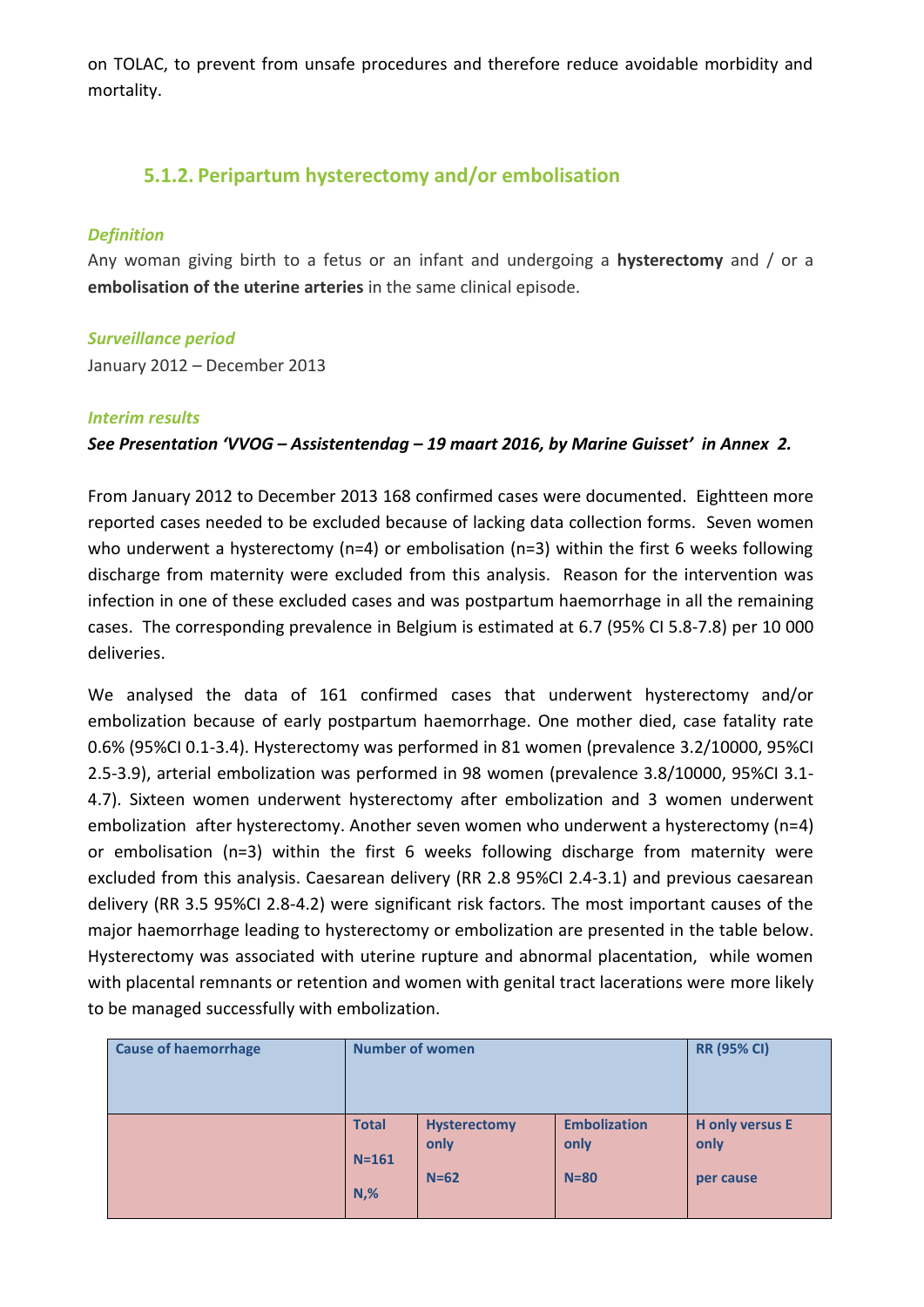|                                                     |              | $N,$ %    | $N,$ %    |                     |
|-----------------------------------------------------|--------------|-----------|-----------|---------------------|
| <b>Uterine atony</b>                                | 88<br>(54.7) | 29 (46.8) | 51(63.8)  | $0.7(0.5-1.0)$      |
| <b>Abnormal placentation*</b>                       | 56<br>(34.8) | 23(37.0)  | 20(25.0)  | $1.5(0.9-2.4)$      |
| <b>Praevia</b>                                      | 18<br>(11.2) | 7(10.9)   | 11(13.7)  | $0.7(0.3-1.9)$      |
| AIP and AIP+ praevia                                | 38<br>(23.6) | 16(27.4)  | 9(11.2)   | $2.5(1.2-5.4)\$     |
| <b>Placental remnants or retention</b> <sup>#</sup> | 22<br>(13.6) | 6(9.6)    | 16 (20.0) | $0.48(0.2-1.1)$     |
| <b>Genital tract laceration</b>                     | 12(7.4)      | 1(1.6)    | 10(12.5)  | $0.12$ (0.01-0.9) § |
| latrogenic during surgery <sup>5</sup>              | 13(8.1)      | 7(11.3)   | 5(6.2)    | $1.8(0.6-5.4)$      |
| <b>Uterine rupture</b>                              | 12(7.4)      | 12(18.7)  | $\Omega$  | 32 (1.9-532) §      |
| <b>Pre-existing coagulation</b><br>disorders        | 5(3.1)       | 1(1.5)    | 4(5)      | $0.3(0.03-2.7)$     |

\*Abnormal placentation includes abnormally invasive placenta (AIP) (n=14), placenta praevia (n=18) and combination of both (n=24).

# With exclusion of the cases of abnormal placentation (n=56).

\$ Iatrogenic during surgery: bleeding from iatrogenic injuries during the caesarean section.

§ p<0.05

# **5.1.3. Eclampsia**

# *Definition*

Defined according to UKOSS as any woman with convulsion(s) during pregnancy or within the first 10 days after delivery, in combination with at least 2 of the following features within 24 hours of the convulsion(s) :

- Hypertension : a maximum diastolic Blood Pressure of >= 90 mmHg and a diastolic increment of >= 25 mmHg (having had a diastolic Blood Pressure <90 mmHg at the first antenatal visit)
- Proteinuria : at least + protein in a random urine sample or >= 0.3 g of proteins in a 24 hour collection
- Thrombocytopenia : platelet count < 100000/ml
- Raised transaminase levels : ALT of >= 42 IU/l or AST of >= 42 IU/l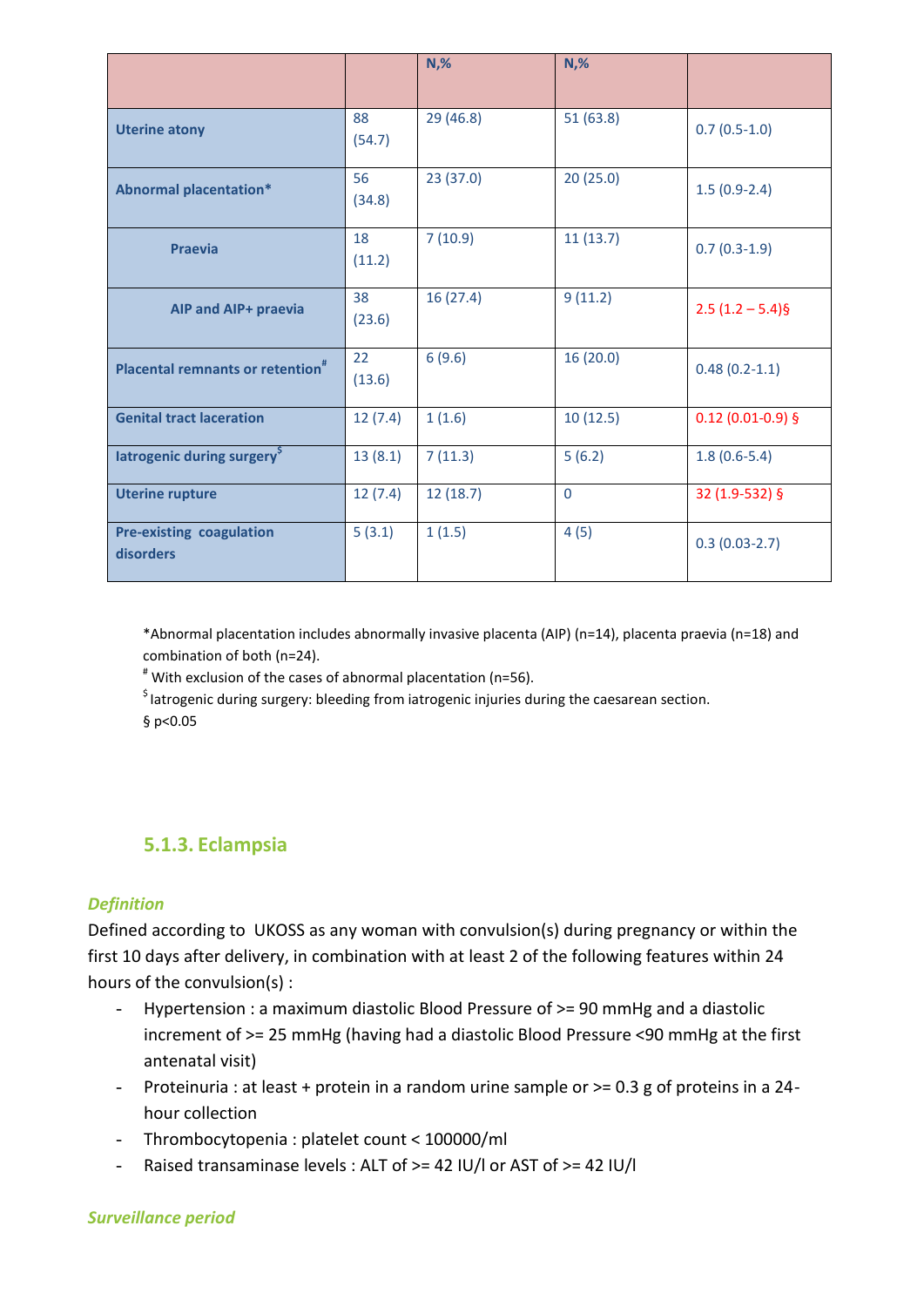### *Interim results*

A total of 74 cases have been reported in these 36 months, of which 65 completed data collection forms have been returned, resulting in an estimated prevalence of 1.7/ 10 000 deliveries (65 / 385 500, 95% CI 1.3-2.1) is lower than the reported prevalence in the Netherlands (5.4 / 10 000, 95% CI 4.6-6.2) and the UK (2.7 / 10 000 deliveries, 95% CI 2.4-3.2). There were no cases of maternal deaths.

# **5.2. Studies in process.**

# **5.2.1. Antenatal pulmonary embolism.**

# *Definition*

- 1. EITHER PE should be confirmed by using suitable imaging techniques (such as angiography, computed tomography, echocardiography, magnetic resonance imaging or ventilation-perfusion scan showing a high probability of PE
- 2. OR PE is confirmed at surgery or postmortem
- 3. OR a clinician has made a diagnosis of PE with signs and symptoms consistent with PE present, and the patient has accordingly received a course of anticoagulation therapy (>1 week duration)

# *Surveillance period*

January 2015 – December 2018

# *Interim results*

# *See Presentation 'VVOG – Assistentendag – 19 maart 2016, by Annejo Huybrechts in Annex 3. Awarded the prize of 'best oral presentation'.*

In 2015 ten cases of antenatal pulmonary embolism (APE) were reported. This results in an estimated prevalence of 0.8 (95% CI 00.4-1.4) / 10 000 deliveries. This is lower then the expected prevalence based on a similar study by UKOSS in the UK in 2005-2006 (1.3/ 10 000 deliveries). There were no cases of maternal deaths.

# **5.2.2. Spontaneous hemoperitoneum in pregnancy (SHiP).**

The study is promoted by the International Network of Obstetric Survey Systems (INOSS) and is coordinated by Dr Jane Foss Berlac and Prof Jens Langhoff-Roos, Righshospitality, University of Copenhagen, Denmark.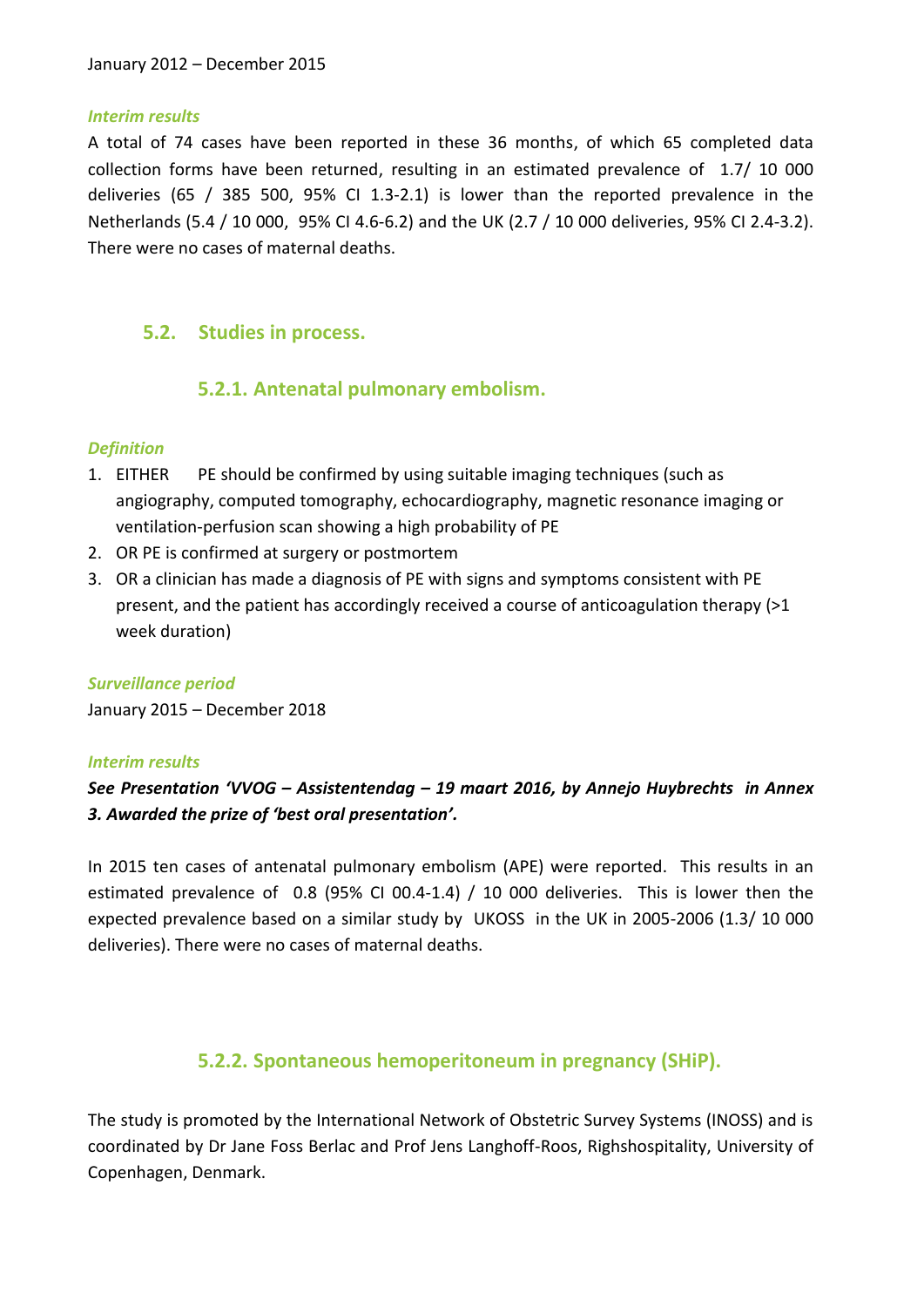Cases of SHiP are reported via the website [www.b-oss.be,](http://www.b-oss.be/) data collection forms are filled in online via a link on the website. Data processing and analysis will be performed in Denmark.

### *Definition*

SHiP is the occurrence of sudden hemorrhage intra-abdominally in pregnancy - unrelated to trauma or rupture of the uterus. SHiP has been associated with endometriosis, rupture of uterine artery or varicose veins and aneurysms of the splenic artery.

Inclusion: any pregnancy after 22 weeks with sudden intra-abdominal hemorrhage requiring surgery (CS, laparotomy, laparoscopy)- without preceding trauma.

Exclusion: cases of uterine rupture, cases of hemoperitoneum following trauma.

### *Surveillance period*

August 2015 – December 2016

### *Interim results*

In 2015 four cases of SHiP have been reported in Belgium. Denmark has received one completed data collection form to this day.

**May we accentuate that the online data collection form of this international study needs to be filled out for the reported cases. You can find the link** [https://www.survey](https://www.survey-xact.dk/LinkCollector?key=DRT1L5U81P96)[xact.dk/LinkCollector?key=DRT1L5U81P96](https://www.survey-xact.dk/LinkCollector?key=DRT1L5U81P96) **to the online data collection form on the monthly case reporting form. Please don't hesitate to contact us in case of problems.** 

# **5.3. Future studies.**

# **5.3.1. Anaphylaxis in pregnancy.**

An international collaborative study examining anaphylaxis in pregnancy using the International Network of Obstetric Survey Systems (INOSS). Principal investigators are Stephen Mc Call and Professor Marian Knight, National Perinatal Epidemiology Unit, University of Oxford, UK.

# *Definition*

The cases will be all pregnant women in the INOSS region identified as having anaphylaxis according to the following definition:

Anaphylaxis is defined as a severe, life-threatening generalised or systemic hypersensitivity reaction. The following two criteria must be met for a diagnosis of anaphylaxis to be made:

- 1. A life-threatening airway problem and/or breathing problem and/or circulatory problem
- 2. Sudden onset and rapid progression of symptoms
- 1. A life-threatening airway problem is taken to include:
- Laryngeal or pharyngeal oedema
- Hoarse voice
- Stridor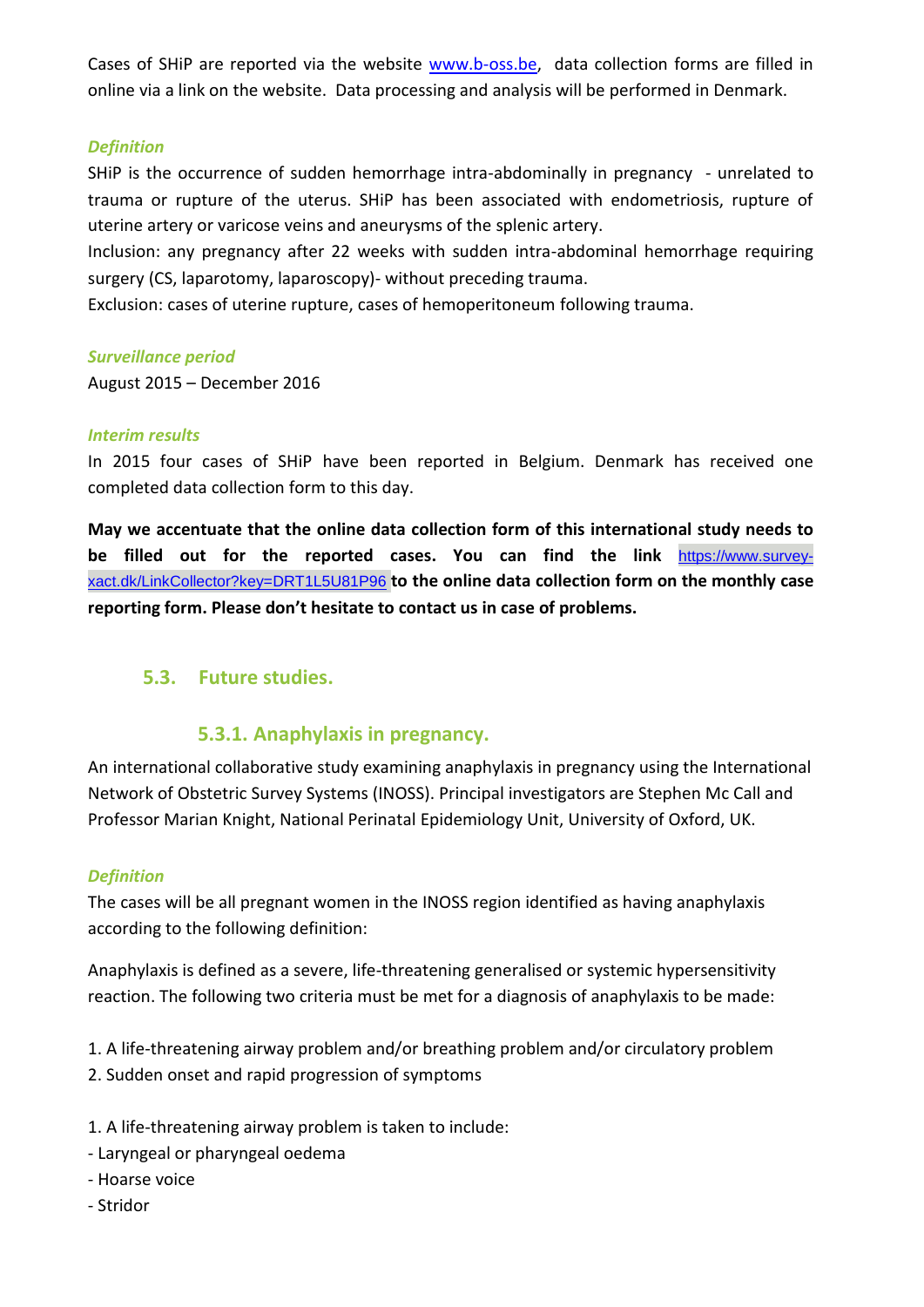- 2. A life-threatening breathing problem is taken to include:
- Shortness of breath and raised respiratory rate
- Wheeze
- Decreased oxygen saturations
- Confusion secondary to hypoxia
- Cyanosis
- Respiratory exhaustion or respiratory arrest

3. A life-threatening circulatory problem is taken to include:

- Signs of shock such as faintness, pallor or clammy skin
- Tachycardia >100bpm
- Systolic BP <90mmHg
- Decreasing level of consciousness
- Signs of ischaemia on ECG
- Cardiac arrest

# *Planned study period*

July 2016 – January 2018

# **5.3.2. Maternal mortality.**

The discussion on the development of a systematized registry of maternal deaths in Belgium is ongoing. In 2014-2015 the College of Mother and Child has dedicated further meetings on the subject. They have concluded that :

1. The maternal mortality registry should be exclusively Belgian.

They see no benefit in joining the Maternal Mortality Registry as a 'supernumerary province' of the Netherlands for Flanders and of France for Wallonia-Brussels. The healthcare systems in those countries are organized differently which would therefore complicate analysis of quality of care. Moreover some complications of pregnancy have been shown to have a very different prevalence.

- 2. Reports of the maternal mortality registry should be exported at the most once every three years. Possibly combined with a 'Confidential Enquiry into near-misses' - as is currently done in the UK - because the proportion of maternal deaths over the near-misses is a better measure of quality of care than the maternal deaths alone. To guarantee patient's and hospital's anonymity an even longer time span should be considered (see the NPEU website and the UK CEMD reports on this).
- 4. The Belgian Obstetric Surveillance System can serve as an appropriate platform for the registration of cases of maternal deaths. Consequently, a multidisciplinary expert team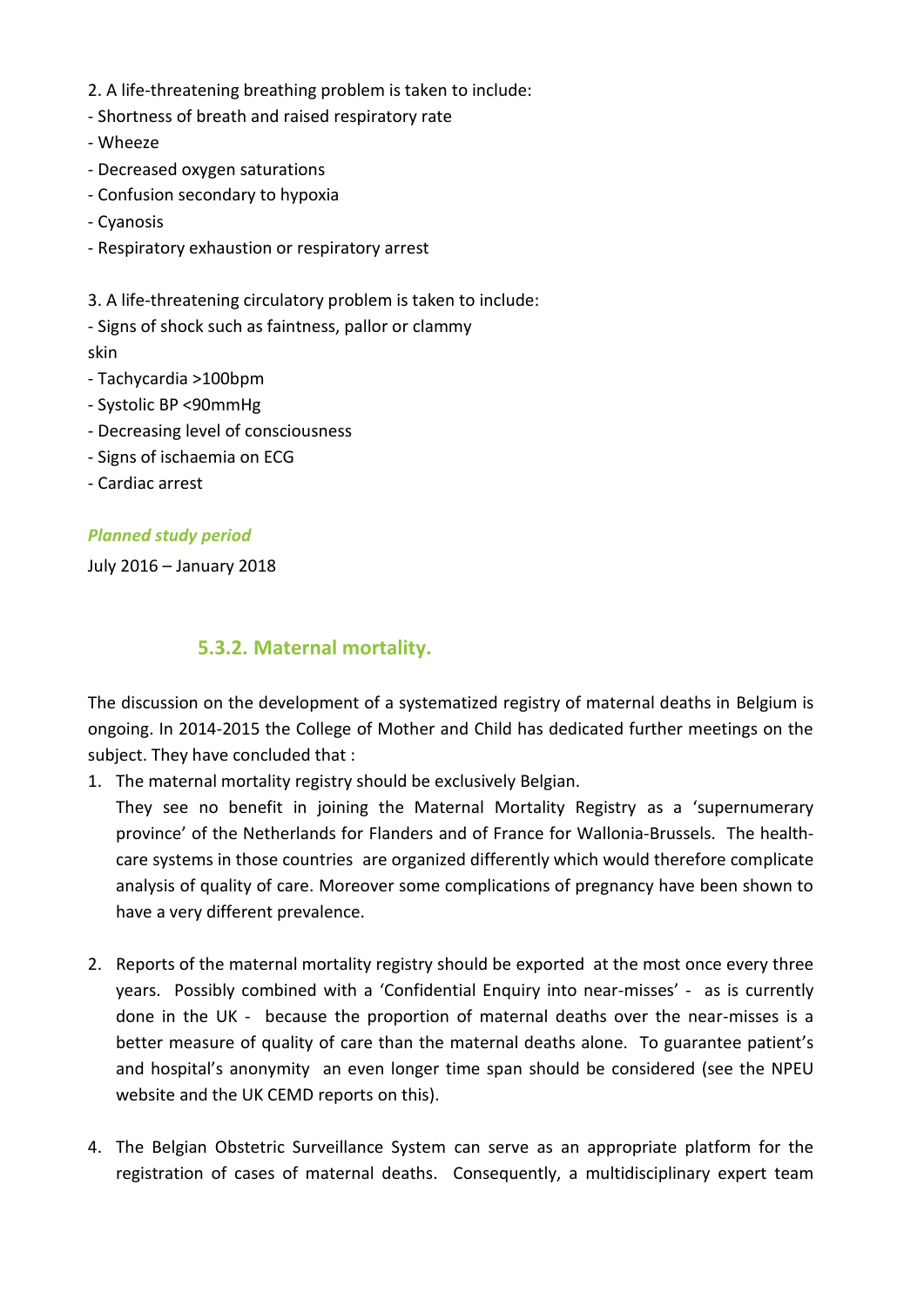(anesthesiologists, obstetricians, internists and neonatologists) should evaluate the registered cases by examination of the case-notes in a very short-term.

Before further steps can be undertaken in the development of a Mortality Registry in Belgium, the necessity of this subject should be presented to the Minister for Public Health to obtain permission in this delicate matter. And advice should be asked from those already involved in similar enquiries in the Netherlands, France and the UK. A meeting has been scheduled in 2016

# **6. The place of B.OSS within INOSS.**

**The International Network of Obstetric Survey Systems** (INOSS) is a multi-country collaboration which was formed to promote and facilitate studies of uncommon and severe complications in pregnancy and childbirth.

**B.OSS** was represented at the annual meetings of the INOSS in France (Paris) in 2012, in Germany (Munich) in 2013, in Sweden (Finnhamn) in 2014 and in Canada (Vancouver) in 2015 and will be represented in Italy (Rome) in May 2016.

**B.OSS** is participating in the INOSS study of Spontaneous Hemoperitoneum of Pregnancy (SHiP) and will participate in the INOSS study of Anaphylaxis in Pregnancy.

**B.OSS** is the main investigator of the International Study of uterine rupture, an international comparative and multinational composite analysis of cases of uterine rupture.

Since 2015 INOSS has embraced two major new members, namely Japan and Canada. More information on INOSS, aims and members can be found on https://www.npeu.ox.ac.uk/inoss.

# **7. Presentations and publications.**

# **7.1. Presentations in 2014-2015.**

# **Oral presentation. Assistentendag, Leuven. March 2014.**

M. De Blaere , G. Vandenberghe, Y. Englert , V. Van Leeuw , K. Roelens, M. Hanssens. Uterusruptuur in België, preliminaire resultaten van B.OSS.

# **Oral presentation. Congres MIC-NIC AZ St Jan, Brugge. October 2014.**

Vandenberghe G De eerste resultaten van de Belgian Obstetric Surveillance system (B.OSS).

# **Oral presentation "Research Day 2015", Ghent University, Faculty of Medicine and Health Sciences. March 2015.**

G. Vandenberghe, H. Verstraelen, Y. Englert, M. Hanssens, K.Roelens. Uterine rupture in Belgium: results of the Belgian Obstetric Surveillance System.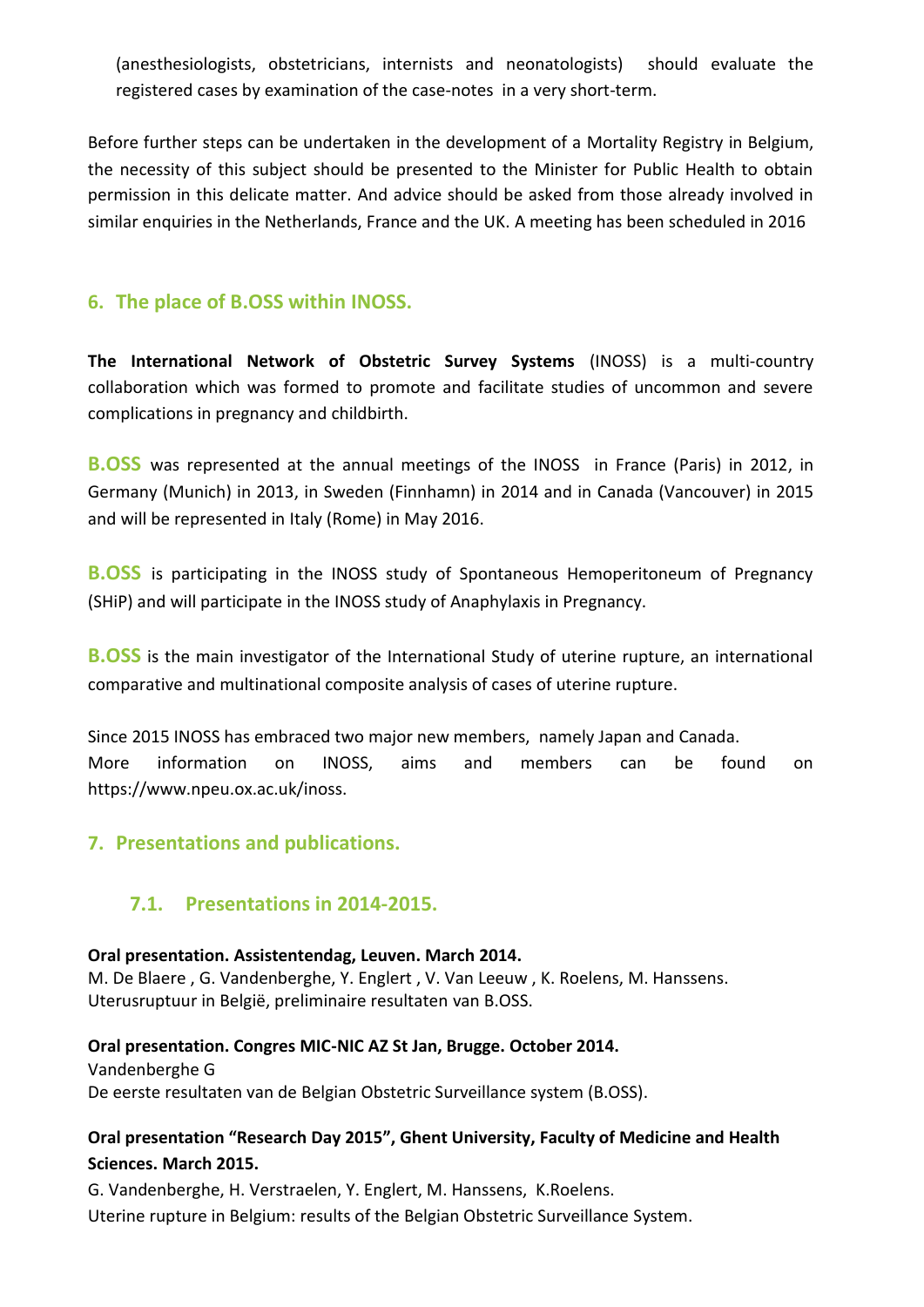### **Oral presentation 20e IGO Doelencongres, Rotterdam. April 2015.**

Vandenberghe G, Roelens K, Hanssens M. Meten is weten: het nut van registraties en evaluaties.

# **Oral presentation XXI FIGO Wold Congress of Gynecology and Obstetrics. Vancouver, Canada. 4-9 October 2015.**

Vandenberghe G.

The International Network of Obstetric Survey Systems (INOSS): an international study of uterine rupture.

# **7.2. Publications in 2014-2015.**

# **A nationwide population-based cohort study of uterine rupture in Belgium: results of the Belgian Obstetric Surveillance system.**

Vandenberghe G, De Blaere M, Van Leeuw V, Roelens K, Englert Y, Hanssens M, Verstraelen H. *Accepted for publication in the BMJ Open, February 2016. See Annex 1.*

# **7.3. Expected publications in 2016.**

The International Network of Obstetric Survey Systems: a study of uterine rupture.

Peripartum hysterectomy and embolisation of the uterine arteries for major obstetric haemorrhage: results of the Belgian Obstetric Surveillance System.

Eclampsia in Belgium: results of the Belgian Obstetric Surveillance System.

# **8. Acknowledgements.**

Four years later, **B.OSS** still stands firm and has become a competent registration system. We are aware that this success is essentially thanks to the contribution and of all clinicians reporting to **B.OSS**, who persevere in notifying cases and completing data collection forms, who never complain of website breakdowns or lengthy questionnaires.

We would like to thank all B.OSS-contactpersons, all gynaecologists, the GSO's, midwifes, secretaries throughout Belgium who have contributed in one or another way to B.OSS, without whom this work would not have been possible.

# **Funding**

We wish to thank the College for the Mother and the Newborn, section Mother, who supported the establishment of the Belgian Obstetric Surveillance System, and has continued